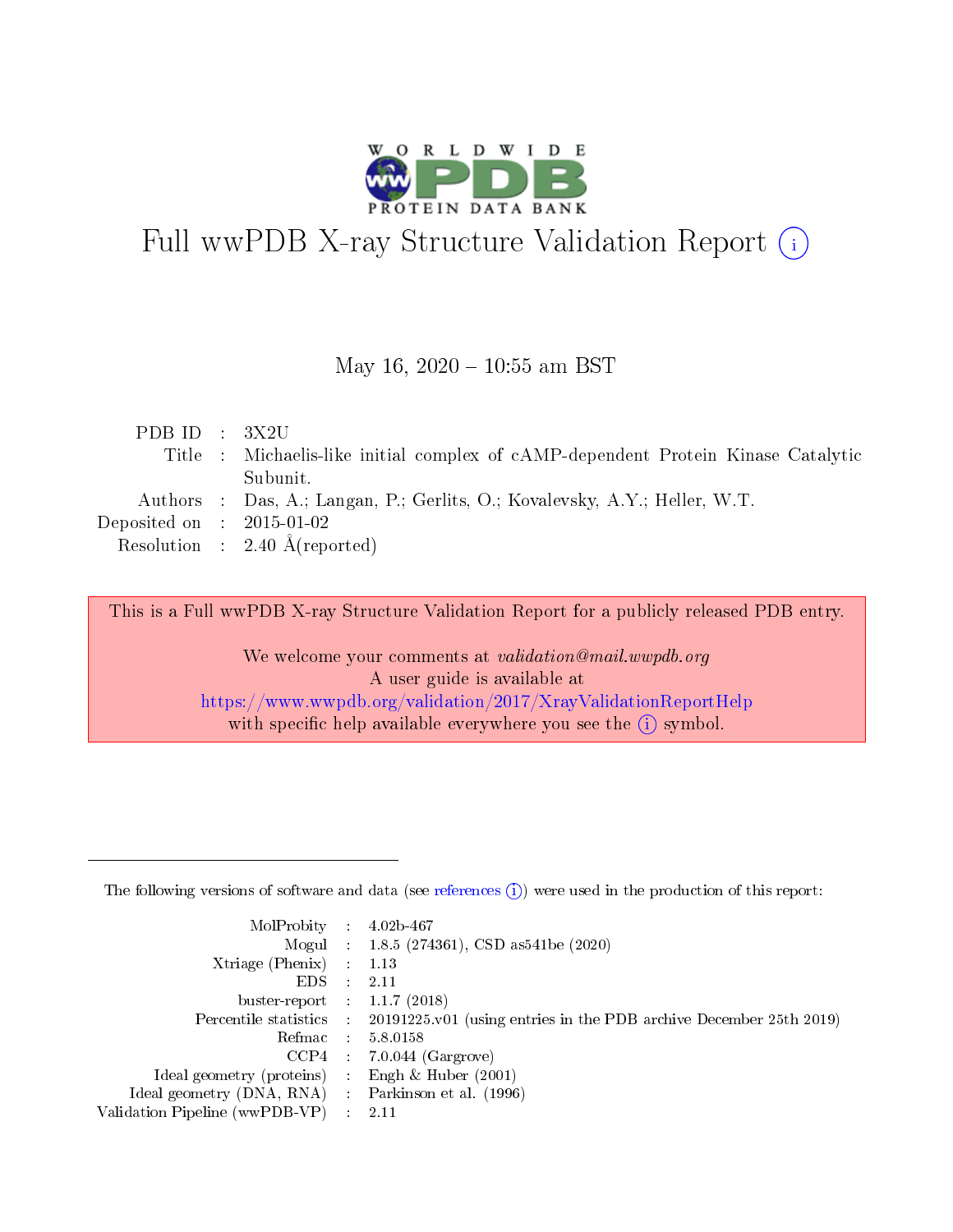# 1 [O](https://www.wwpdb.org/validation/2017/XrayValidationReportHelp#overall_quality)verall quality at a glance  $(i)$

The following experimental techniques were used to determine the structure: X-RAY DIFFRACTION

The reported resolution of this entry is 2.40 Å.

Percentile scores (ranging between 0-100) for global validation metrics of the entry are shown in the following graphic. The table shows the number of entries on which the scores are based.



| Metric                | Whole archive<br>$(\#\text{Entries})$ | Similar resolution<br>$(\#\text{Entries},\,\text{resolution}\,\,\text{range}(\textup{\AA}))$ |
|-----------------------|---------------------------------------|----------------------------------------------------------------------------------------------|
| $R_{free}$            | 130704                                | $3907(2.40-2.40)$                                                                            |
| Clashscore            | 141614                                | $4398(2.40-2.40)$                                                                            |
| Ramachandran outliers | 138981                                | $4318 (2.40 - 2.40)$                                                                         |
| Sidechain outliers    | 138945                                | $4319(2.40-2.40)$                                                                            |
| RSRZ outliers         | 127900                                | $3811 (2.40 - 2.40)$                                                                         |

The table below summarises the geometric issues observed across the polymeric chains and their fit to the electron density. The red, orange, yellow and green segments on the lower bar indicate the fraction of residues that contain outliers for  $>=3, 2, 1$  and 0 types of geometric quality criteria respectively. A grey segment represents the fraction of residues that are not modelled. The numeric value for each fraction is indicated below the corresponding segment, with a dot representing fractions <=5% The upper red bar (where present) indicates the fraction of residues that have poor fit to the electron density. The numeric value is given above the bar.

| Mol | Chain   Length | Quality of chain |     |        |
|-----|----------------|------------------|-----|--------|
|     | 357            | 3%<br>78%        | 15% | $.5\%$ |
|     | 20             | 95%              |     | 5%     |

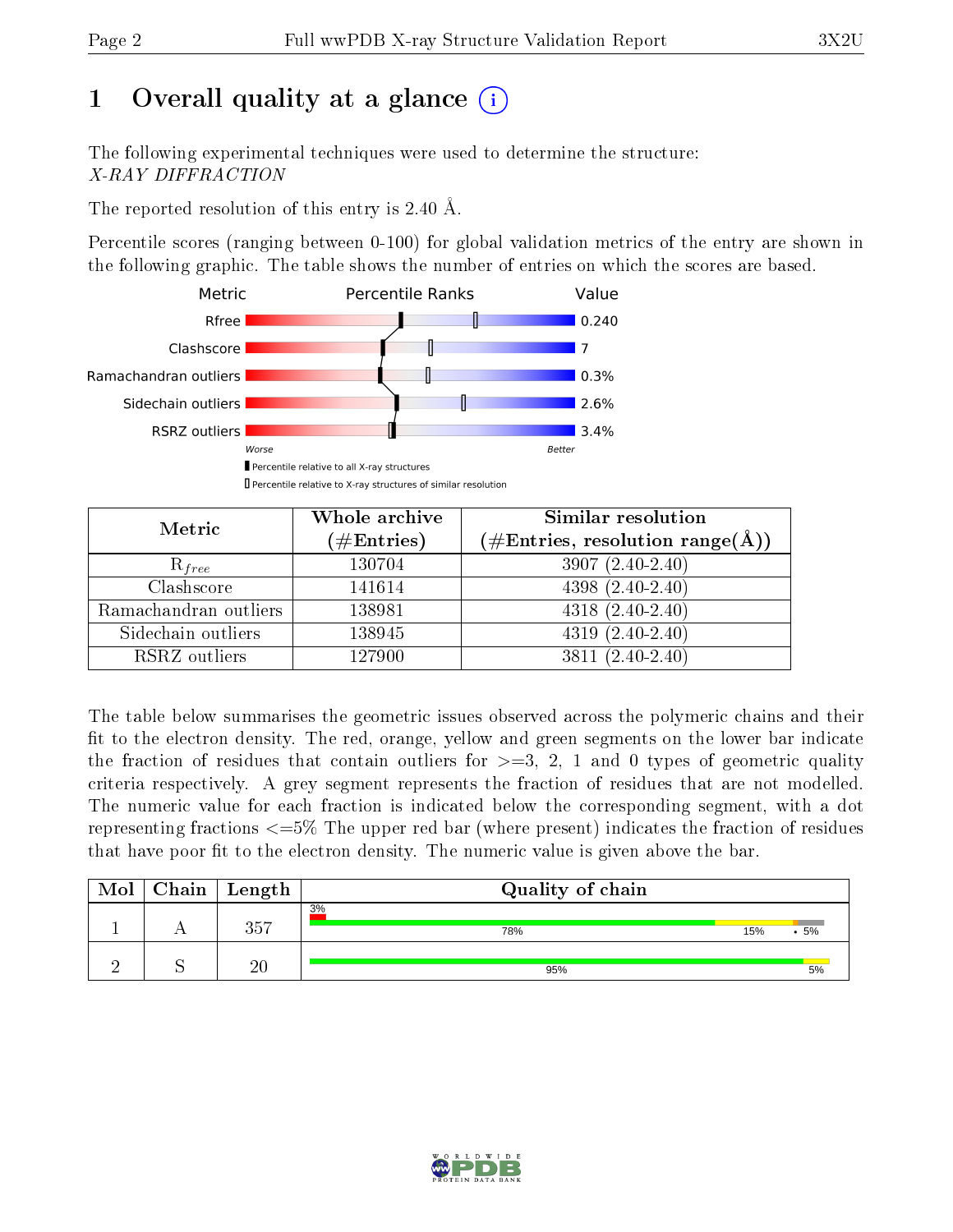# 2 Entry composition (i)

There are 5 unique types of molecules in this entry. The entry contains 3222 atoms, of which 0 are hydrogens and 0 are deuteriums.

In the tables below, the ZeroOcc column contains the number of atoms modelled with zero occupancy, the AltConf column contains the number of residues with at least one atom in alternate conformation and the Trace column contains the number of residues modelled with at most 2 atoms.

Molecule 1 is a protein called cAMP-dependent protein kinase catalytic subunit alpha.

| Mol | Chain Residues | $\rm{Atoms}$        |                |  |  |  | $\text{ZeroOcc}$   AltConf   Trace |  |  |
|-----|----------------|---------------------|----------------|--|--|--|------------------------------------|--|--|
|     | 339            | $\rm Total$<br>2837 | 1835 478 513 3 |  |  |  |                                    |  |  |

There are 6 discrepancies between the modelled and reference sequences:

| Chain |      | Residue   Modelled | Actual | Comment                            | Reference |
|-------|------|--------------------|--------|------------------------------------|-----------|
|       |      | <b>HIS</b>         |        | <b>EXPRESSION TAG   UNP P05132</b> |           |
|       | $-5$ | <b>HIS</b>         |        | EXPRESSION TAG   UNP P05132        |           |
|       |      | <b>HIS</b>         |        | <b>EXPRESSION TAG   UNP P05132</b> |           |
|       | -3   | <b>HIS</b>         |        | EXPRESSION TAG   UNP P05132        |           |
|       | -2   | <b>HIS</b>         |        | <b>EXPRESSION TAG   UNP P05132</b> |           |
|       |      | HIS                |        | <b>EXPRESSION TAG   UNP P05132</b> |           |

Molecule 2 is a protein called Substrate Peptide.

| Mol | $Chain   Residues$ | Atoms        |       |  |  | ZeroOcc   AltConf   Trace |  |
|-----|--------------------|--------------|-------|--|--|---------------------------|--|
|     | 20                 | Total<br>155 | 93 31 |  |  |                           |  |

 Molecule 3 is ADENOSINE-5'-TRIPHOSPHATE (three-letter code: ATP) (formula:  $C_{10}H_{16}N_5O_{13}P_3$ .

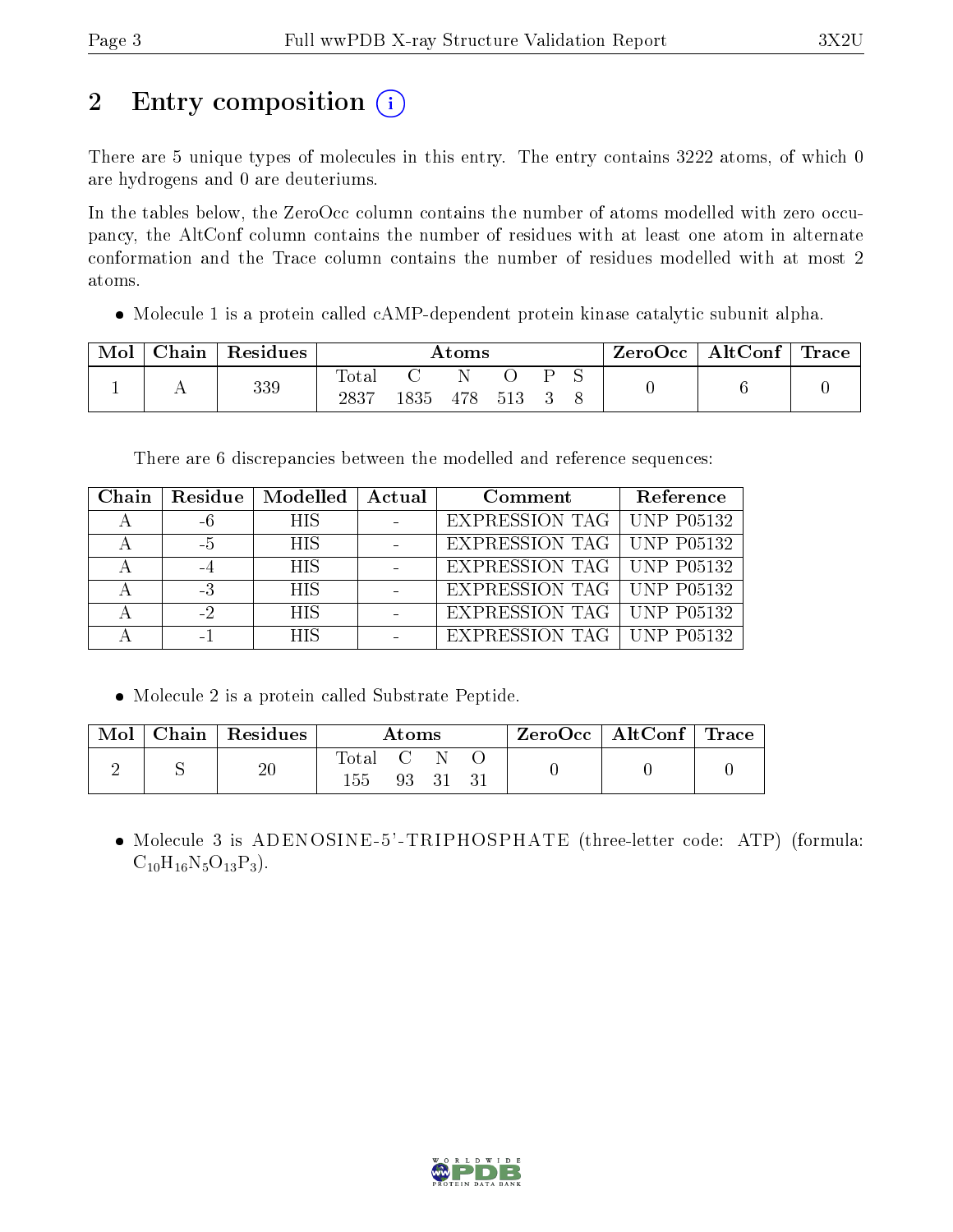

| Mol | $\perp$ Chain   Residues | Atoms     |  |  | $\rm ZeroOcc \mid AltConf$ |  |  |
|-----|--------------------------|-----------|--|--|----------------------------|--|--|
|     |                          | Total C N |  |  |                            |  |  |
|     |                          |           |  |  |                            |  |  |

 $\bullet$  Molecule 4 is MAGNESIUM ION (three-letter code: MG) (formula: Mg).

|  | $Mol$   Chain   Residues | Atoms | $ZeroOcc \   \ AltConf$ |
|--|--------------------------|-------|-------------------------|
|  |                          | Total |                         |

 $\bullet\,$  Molecule 5 is water.

|  | Mol   Chain   Residues | Atoms               | $ZeroOcc \mid AltConf \mid$ |
|--|------------------------|---------------------|-----------------------------|
|  | 180                    | Total<br>180<br>180 |                             |
|  |                        | Total O<br>$17^{-}$ |                             |

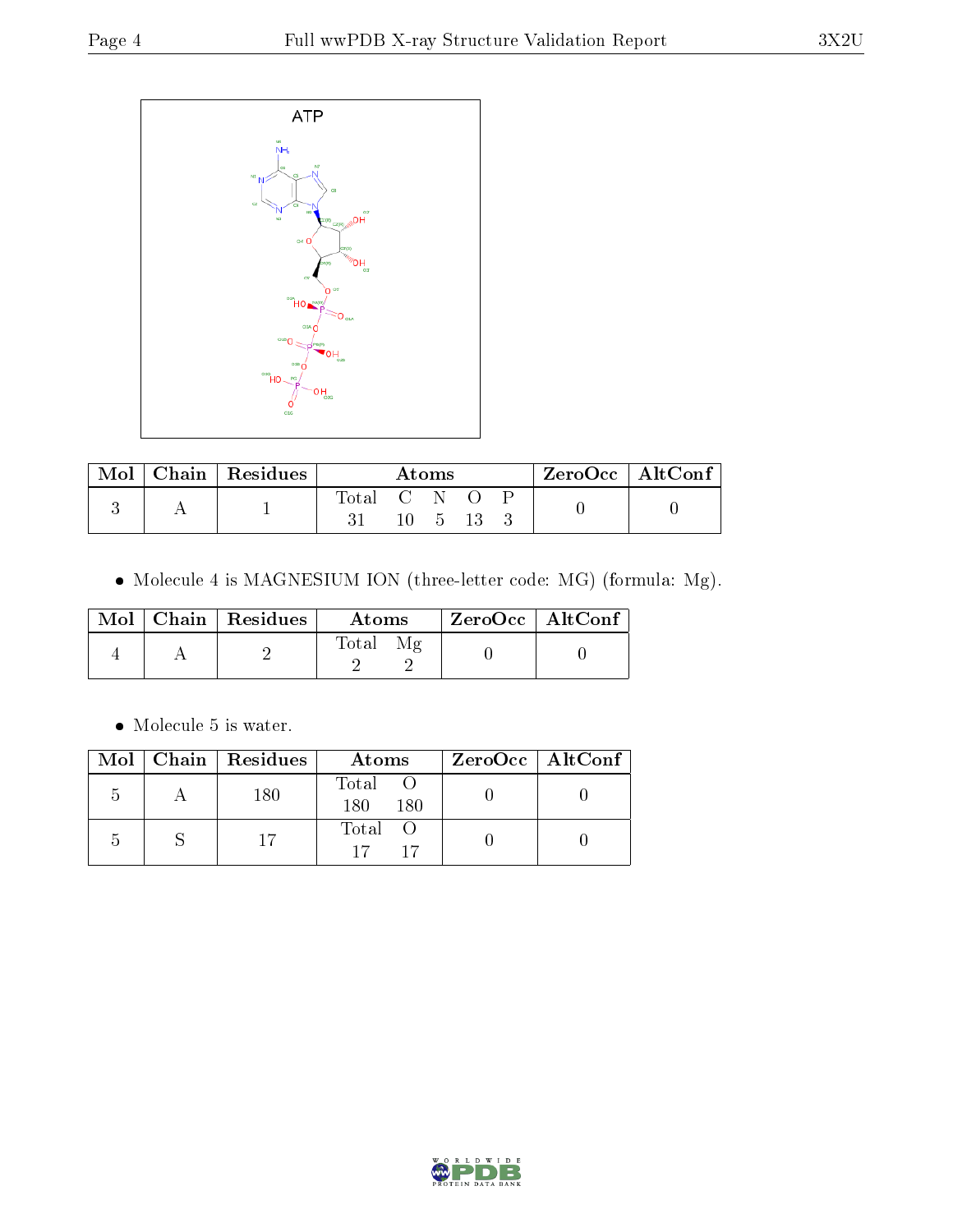# 3 Residue-property plots  $(i)$

These plots are drawn for all protein, RNA and DNA chains in the entry. The first graphic for a chain summarises the proportions of the various outlier classes displayed in the second graphic. The second graphic shows the sequence view annotated by issues in geometry and electron density. Residues are color-coded according to the number of geometric quality criteria for which they contain at least one outlier: green  $= 0$ , yellow  $= 1$ , orange  $= 2$  and red  $= 3$  or more. A red dot above a residue indicates a poor fit to the electron density (RSRZ  $> 2$ ). Stretches of 2 or more consecutive residues without any outlier are shown as a green connector. Residues present in the sample, but not in the model, are shown in grey.

• Molecule 1: cAMP-dependent protein kinase catalytic subunit alpha



• Molecule 2: Substrate Peptide

Chain S:

95%

 $5%$ 

T605<br>D624

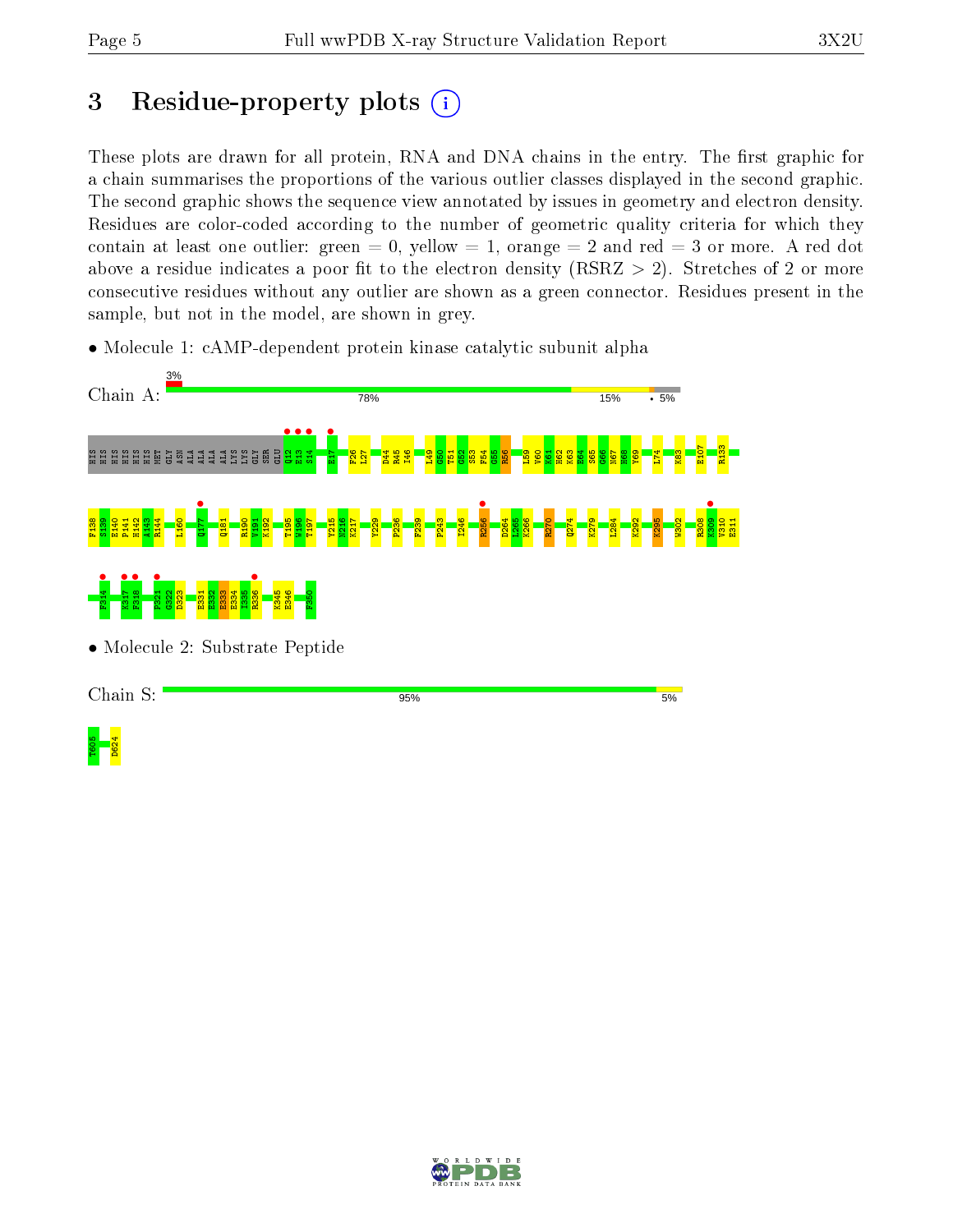# 4 Data and refinement statistics  $(i)$

| Property                                                             | Value                                            | Source     |
|----------------------------------------------------------------------|--------------------------------------------------|------------|
| Space group                                                          | P 21 21 21                                       | Depositor  |
| Cell constants                                                       | $74.68\text{\AA}$<br>$71.66\text{\AA}$<br>79.91Å |            |
| a, b, c, $\alpha$ , $\beta$ , $\gamma$                               | $90.00^\circ$<br>$90.00^\circ$<br>$90.00^\circ$  | Depositor  |
| Resolution $(A)$                                                     | $39.95 - 2.40$                                   | Depositor  |
|                                                                      | 43.41<br>2.40<br>$\frac{1}{2}$                   | <b>EDS</b> |
| % Data completeness                                                  | 99.6 (39.95-2.40)                                | Depositor  |
| (in resolution range)                                                | 88.8 (43.41-2.40)                                | <b>EDS</b> |
| $R_{merge}$                                                          | (Not available)                                  | Depositor  |
| $\mathrm{R}_{sym}$                                                   | (Not available)                                  | Depositor  |
| $\langle I/\sigma(I) \rangle^{-1}$                                   | $\overline{2.05 \text{ (at } 2.39\text{\AA})}$   | Xtriage    |
| Refinement program                                                   | PHENIX (phenix.refine: 1.9 1692)                 | Depositor  |
| $R, R_{free}$                                                        | $\overline{0.200}$ ,<br>0.239                    | Depositor  |
|                                                                      | 0.204<br>0.240<br>$\mathbf{A}$                   | DCC        |
| $R_{free}$ test set                                                  | 860 reflections $(4.98\%)$                       | wwPDB-VP   |
| Wilson B-factor $(A^2)$                                              | 39.2                                             | Xtriage    |
| Anisotropy                                                           | 0.544                                            | Xtriage    |
| Bulk solvent $k_{sol}(e/\mathring{A}^3)$ , $B_{sol}(\mathring{A}^2)$ | $0.34$ , 44.3                                    | <b>EDS</b> |
| L-test for twinning <sup>2</sup>                                     | $>$ = 0.48, < $L^2$ > = 0.31<br>< L              | Xtriage    |
| Estimated twinning fraction                                          | $0.032$ for k,h,-l                               | Xtriage    |
| $F_o, F_c$ correlation                                               | 0.94                                             | <b>EDS</b> |
| Total number of atoms                                                | $3222\,$                                         | wwPDB-VP   |
| Average B, all atoms $(A^2)$                                         | 49.0                                             | wwPDB-VP   |

Xtriage's analysis on translational NCS is as follows: The largest off-origin peak in the Patterson function is  $4.96\%$  of the height of the origin peak. No significant pseudotranslation is detected.

<sup>&</sup>lt;sup>2</sup>Theoretical values of  $\langle |L| \rangle$ ,  $\langle L^2 \rangle$  for acentric reflections are 0.5, 0.333 respectively for untwinned datasets, and 0.375, 0.2 for perfectly twinned datasets.



<span id="page-5-1"></span><span id="page-5-0"></span><sup>1</sup> Intensities estimated from amplitudes.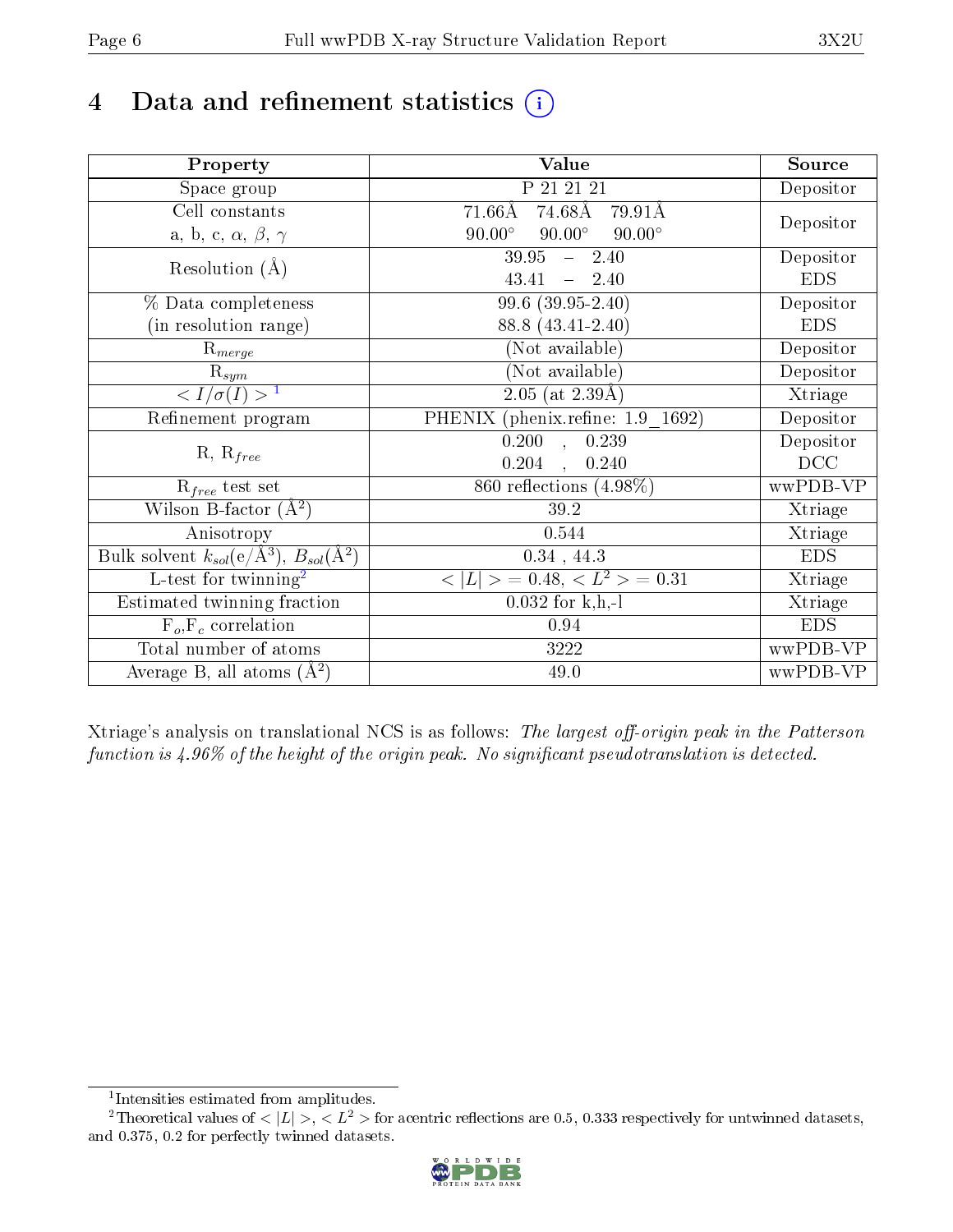# 5 Model quality  $(i)$

## 5.1 Standard geometry  $(i)$

Bond lengths and bond angles in the following residue types are not validated in this section: TPO, MG, ATP, SEP

The Z score for a bond length (or angle) is the number of standard deviations the observed value is removed from the expected value. A bond length (or angle) with  $|Z| > 5$  is considered an outlier worth inspection. RMSZ is the root-mean-square of all Z scores of the bond lengths (or angles).

| Mol | Chain |      | Bond lengths       | Bond angles |                             |  |
|-----|-------|------|--------------------|-------------|-----------------------------|--|
|     |       | RMSZ | $\# Z  > 5$        | RMSZ        | # $ Z  > 5$                 |  |
|     |       | 0.42 | $1/2881$ $(0.0\%)$ | 0.50        | $2/3877(0.1\%)$             |  |
|     |       | 0.42 | 0/157              | 0.47        | 0/209                       |  |
| AH  |       | 0.42 | $1/3038$ $(0.0\%)$ | 0.49        | $(0.0\%)$<br>$^\prime 4086$ |  |

All (1) bond length outliers are listed below:

|  |  |                           | $\mid$ Mol $\mid$ Chain $\mid$ Res $\mid$ Type $\mid$ Atoms $\mid$ Z $\mid$ Observed(A) $\mid$ Ideal(A) $\mid$ |  |
|--|--|---------------------------|----------------------------------------------------------------------------------------------------------------|--|
|  |  | $141$   PRO   N-CD   5.14 | 1.55                                                                                                           |  |

All (2) bond angle outliers are listed below:

| Mol | Chain | $^{\circ}$ Res | $\perp$ Type | Atoms             |      | Observed $(°)$ | $_1$ Ideal( $^o$ ) |
|-----|-------|----------------|--------------|-------------------|------|----------------|--------------------|
|     |       | 140            | -GLU         | $C-N-CD$          | 5.39 | 139.72         | 128.40             |
|     |       | 295            | LVS          | $CD-CE-NZ$   5.13 |      | 123.49         | -111-76            |

There are no chirality outliers.

There are no planarity outliers.

### 5.2 Too-close contacts  $(i)$

In the following table, the Non-H and H(model) columns list the number of non-hydrogen atoms and hydrogen atoms in the chain respectively. The H(added) column lists the number of hydrogen atoms added and optimized by MolProbity. The Clashes column lists the number of clashes within the asymmetric unit, whereas Symm-Clashes lists symmetry related clashes.

| Mol |       |      | Chain   Non-H   H(model)   H(added)   Clashes   Symm-Clashes |
|-----|-------|------|--------------------------------------------------------------|
|     | റാെ 7 | 2817 |                                                              |
|     |       |      |                                                              |
|     |       |      |                                                              |

Continued on next page...

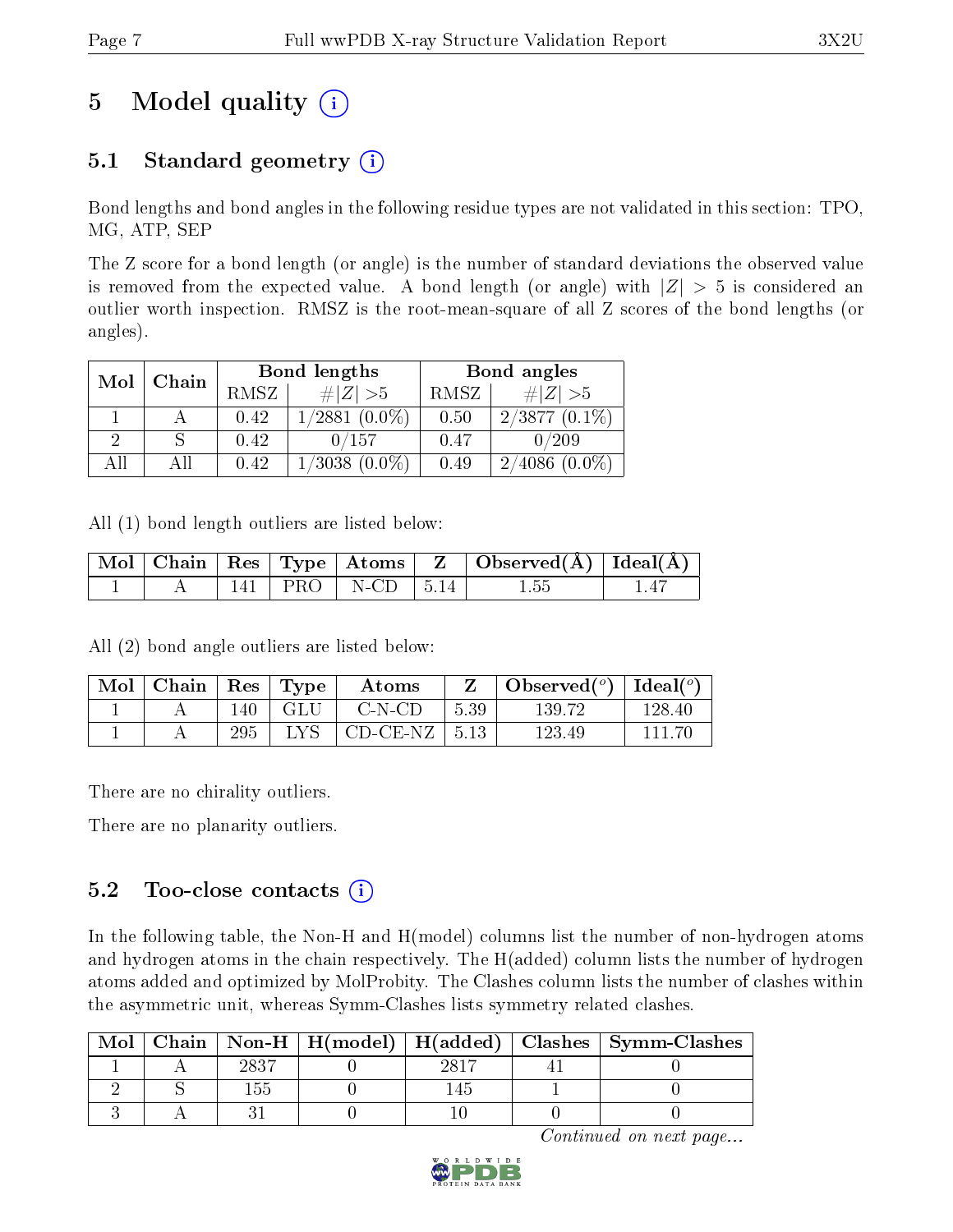|  |                |  | Mol   Chain   Non-H   H(model)   H(added)   Clashes   Symm-Clashes |
|--|----------------|--|--------------------------------------------------------------------|
|  |                |  |                                                                    |
|  |                |  |                                                                    |
|  |                |  |                                                                    |
|  | <u> 222 - </u> |  |                                                                    |

Continued from previous page...

The all-atom clashscore is defined as the number of clashes found per 1000 atoms (including hydrogen atoms). The all-atom clashscore for this structure is 7.

All (42) close contacts within the same asymmetric unit are listed below, sorted by their clash magnitude.

| Atom-1              | Atom-2             | Interatomic       | Clash           |  |
|---------------------|--------------------|-------------------|-----------------|--|
|                     |                    | distance $(A)$    | overlap $(\AA)$ |  |
| 1: A:192:LYS:NZ     | 5:A:671:HOH:O      | $\overline{1.90}$ | 1.04            |  |
| 1:A:144[B]:ARG:NH2  | 5:A:728:HOH:O      | 1.90              | 1.01            |  |
| 1: A:308: ARG: NH1  | 5:A:702:HOH:O      | 1.94              | 0.98            |  |
| 1:A:310:VAL:HG12    | 1: A:311: GLU:N    | 2.01              | 0.73            |  |
| 1:A:144[B]:ARG:CZ   | 5:A:728:HOH:O      | 2.34              | 0.71            |  |
| 1:A:217:LYS:NZ      | 5:A:679:HOH:O      | 2.27              | 0.68            |  |
| $1:$ A:310:VAL:CG1  | 1: A:311: GLU: N   | 2.57              | 0.68            |  |
| 2: S:624: ASP:HA    | 5:S:707:HOH:O      | 1.94              | 0.68            |  |
| 1:A:56:ARG:NH1      | 1: A: 333: GLU: H  | 1.92              | 0.67            |  |
| 1: A: 323: ASP: OD2 | 5:A:742:HOH:O      | $\overline{2.13}$ | 0.66            |  |
| 1: A:65: SER:OG     | 1: A:67: ASN:ND2   | 2.30              | 0.64            |  |
| 1: A:56: ARG: HH12  | 1:A:333:GLU:H      | 1.46              | 0.63            |  |
| 1: A:266:LYS:O      | 1:A:270:ARG:HG3    | $\overline{2.00}$ | 0.61            |  |
| 1: A:69:TYR:CE1     | 1:A:107:GLU:HG3    | 2.40              | 0.57            |  |
| 1: A:236:PRO:HG2    | 1:A:239:PHE:HB3    | 1.88              | 0.55            |  |
| 1: A:54:PHE:HB2     | 1:A:74:LEU:HD22    | 1.87              | 0.55            |  |
| 1:A:243:PRO:HA      | 1:A:246:ILE:HD12   | 1.88              | 0.55            |  |
| 1: A: 46: ILE: HB   | 1:A:59[B]:LEU:HD12 | 1.90              | 0.53            |  |
| 1: A:274: GLN: HG2  | 1:A:279:LYS:HB2    | 1.89              | 0.53            |  |
| 1:A:45:ARG:HA       | 1: A:60: VAL:HG12  | 1.90              | 0.53            |  |
| 1:A:62:HIS:HB3      | 1:A:65:SER:HB3     | 1.92              | $0.52\,$        |  |
| 1:A:270:ARG:NH2     | 5:A:779:HOH:O      | $\overline{2.41}$ | 0.52            |  |
| 1: A:310: VAL:CG1   | 1: A:311: GLU: H   | 2.23              | 0.51            |  |
| 1:A:138:PHE:HB3     | 1:A:142:HIS:HB3    | 1.95              | 0.49            |  |
| $1:$ A:195:THR:OG1  | 1: A:197:TPO:O1P   | $\overline{2.30}$ | 0.46            |  |
| 1: A:83: LYS: HB3   | 1: A:83: LYS: HE3  | 1.68              | 0.44            |  |
| 1: A:49: LEU: HD11  | 1:A:59[B]:LEU:HB2  | 1.99              | 0.44            |  |
| 1:A:264:ASP:OD2     | 5:A:622:HOH:O      | 2.21              | 0.43            |  |
| 1:A:292:LYS:HA      | 1:A:302:TRP:CZ2    | 2.54              | 0.43            |  |
| 1: A:229:TYR:OH     | 1: A:256: ARG:O    | 2.26              | 0.43            |  |

Continued on next page...

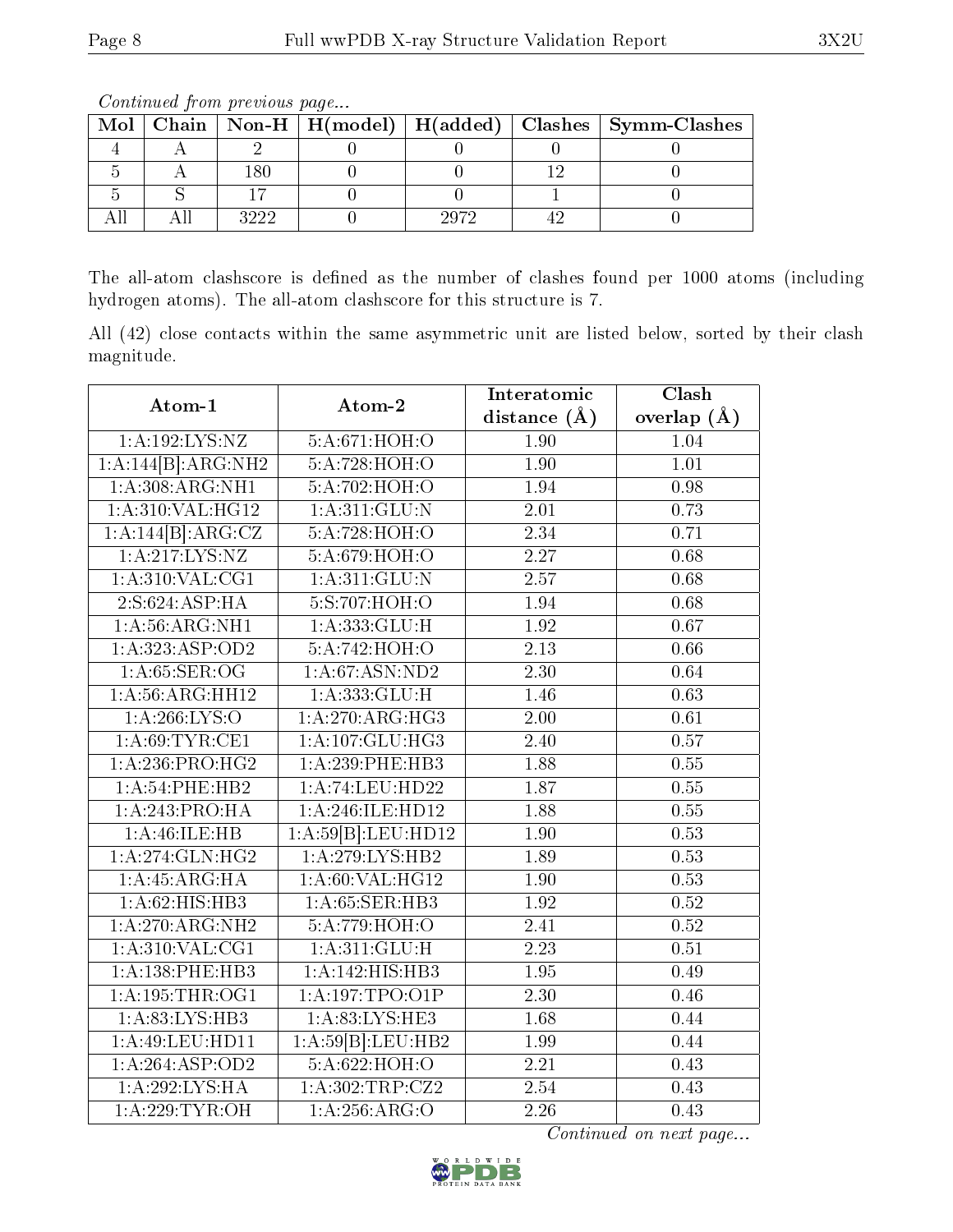| Atom-1              | Atom-2               | Interatomic<br>distance $(A)$ | Clash<br>overlap $(A)$ |
|---------------------|----------------------|-------------------------------|------------------------|
| 1:A:44:ASP:OD1      | 1: A:63:LYS:HE2      | 2.19                          | 0.43                   |
| 1:A:284:LEU:HD11    | 5:A:773:HOH:O        | 2.18                          | 0.42                   |
| 1: A:27:LEU:HD21    | 1:A:190:ARG:NH2      | 2.34                          | 0.42                   |
| 1:A:181:GLN:NE2     | 5:A:661:HOH:O        | 2.52                          | 0.42                   |
| 1: A:346: GLU:OE1   | 1: A:346: GLU:N      | 2.40                          | 0.41                   |
| 1: A:26:PHE:CG      | 1: A: 160: LEU: HD13 | 2.56                          | 0.41                   |
| 1: A: 133: ARG: HD3 | 5:A:662:HOH:O        | 2.21                          | 0.41                   |
| 1:A:56:ARG:H        | 1: A:56: ARG: HG2    | 1.80                          | 0.41                   |
| 1: A:197:TPO:O      | 1: A:215: TYR:OH     | 2.27                          | 0.40                   |
| 1: A:256:ARG:HD3    | 1: A:256: ARG: HA    | 1.61                          | 0.40                   |
| 1: A:345: LYS: HB2  | 1:A:345:LYS:HE3      | 1.89                          | 0.40                   |
| 1: A:51:THR:N       | 5:A:723:HOH:O        | 2.54                          | 0.40                   |

Continued from previous page...

There are no symmetry-related clashes.

### 5.3 Torsion angles (i)

#### 5.3.1 Protein backbone (i)

In the following table, the Percentiles column shows the percent Ramachandran outliers of the chain as a percentile score with respect to all X-ray entries followed by that with respect to entries of similar resolution.

The Analysed column shows the number of residues for which the backbone conformation was analysed, and the total number of residues.

| $\text{Mol}$ | Chain | Analysed                                 |            |            |          | Favoured   Allowed   Outliers   Percentiles |
|--------------|-------|------------------------------------------|------------|------------|----------|---------------------------------------------|
|              |       | $340/357 (95\%)$   327 (96\%)   12 (4\%) |            |            | $1(0\%)$ | 55<br>41                                    |
|              |       | $18/20(90\%)$                            | $16(89\%)$ | $-2(11\%)$ |          | 100 100                                     |
| All          | All   | $358/377(95\%)$ 343 (96\%)               |            | $14(4\%)$  | $1(0\%)$ | 55<br>41                                    |

All (1) Ramachandran outliers are listed below:

| Mol | Chain | $\mid$ Res | <b>Type</b> |
|-----|-------|------------|-------------|
|     |       |            |             |

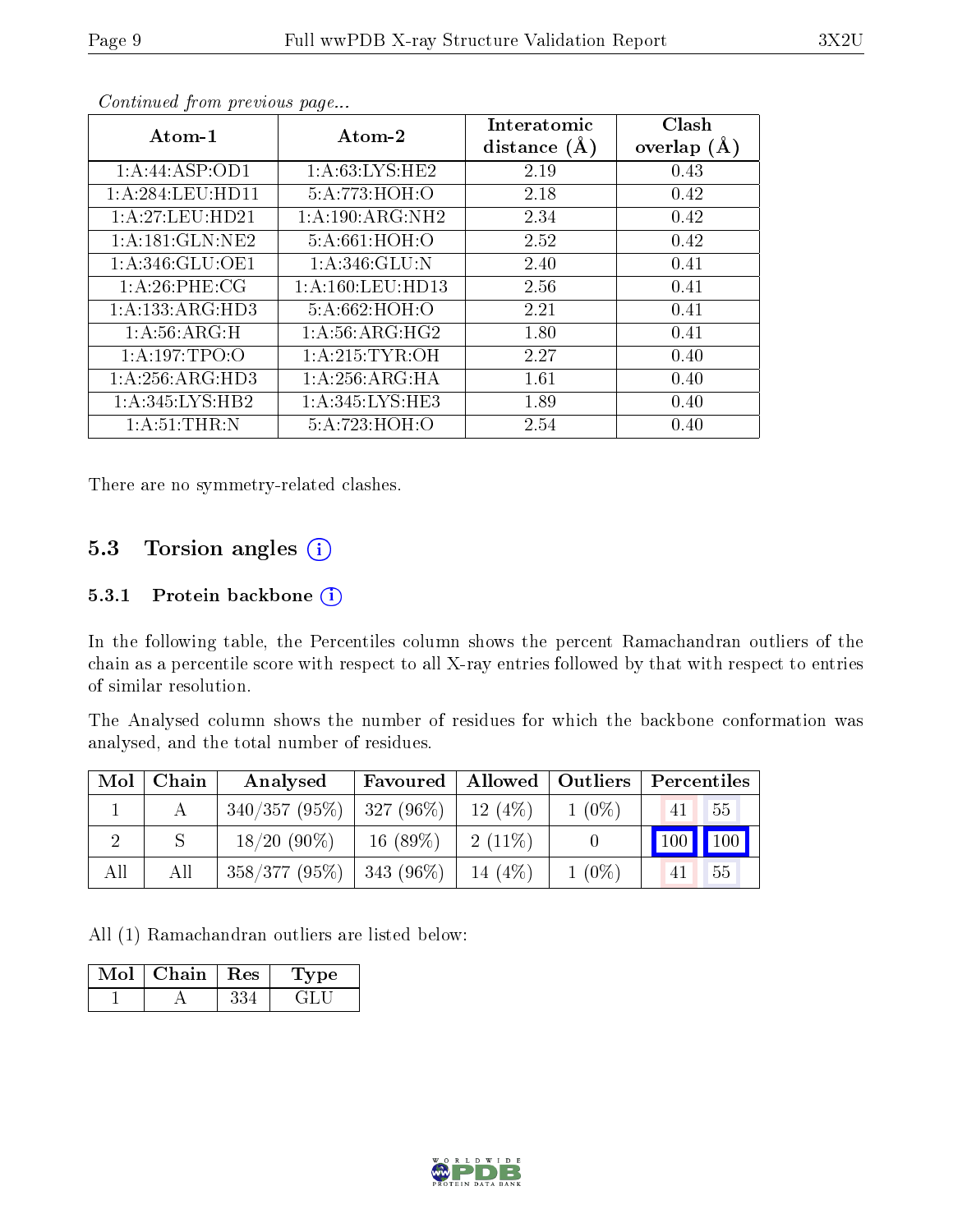#### 5.3.2 Protein sidechains  $(i)$

In the following table, the Percentiles column shows the percent sidechain outliers of the chain as a percentile score with respect to all X-ray entries followed by that with respect to entries of similar resolution.

The Analysed column shows the number of residues for which the sidechain conformation was analysed, and the total number of residues.

| Mol | Chain | Analysed        | Rotameric   Outliers |          | Percentiles   |    |
|-----|-------|-----------------|----------------------|----------|---------------|----|
|     |       | 299/309(97%)    | 290 (97\%)           | $9(3\%)$ | 41            | 61 |
|     |       | $15/15$ (100\%) | $15(100\%)$          |          | $100$   $100$ |    |
| All | All   | 314/324(97%)    | 305(97%)             | $9(3\%)$ | 46            | 62 |

All (9) residues with a non-rotameric sidechain are listed below:

| Mol | Chain | Res    | Type       |
|-----|-------|--------|------------|
| 1   | A     | 53     | <b>SER</b> |
| 1   | A     | 56     | <b>ARG</b> |
| 1   | A     | 256    | $\rm{ARG}$ |
| 1   | A     | 270    | $\rm{ARG}$ |
| 1   | A     | 295    | <b>LYS</b> |
| 1   | A     | 331    | GLU        |
| 1   | А     | 333    | GLU        |
| 1   | А     | 336[A] | $\rm{ARG}$ |
|     |       | 336 B  | $\rm{ARG}$ |

Some sidechains can be flipped to improve hydrogen bonding and reduce clashes. All (1) such sidechains are listed below:

| $\operatorname{Mol}$ $\vdash$ | Chain   Res | vpe |
|-------------------------------|-------------|-----|
|                               |             |     |

#### 5.3.3 RNA  $(i)$

There are no RNA molecules in this entry.

### 5.4 Non-standard residues in protein, DNA, RNA chains  $(i)$

3 non-standard protein/DNA/RNA residues are modelled in this entry.

In the following table, the Counts columns list the number of bonds (or angles) for which Mogul statistics could be retrieved, the number of bonds (or angles) that are observed in the model and

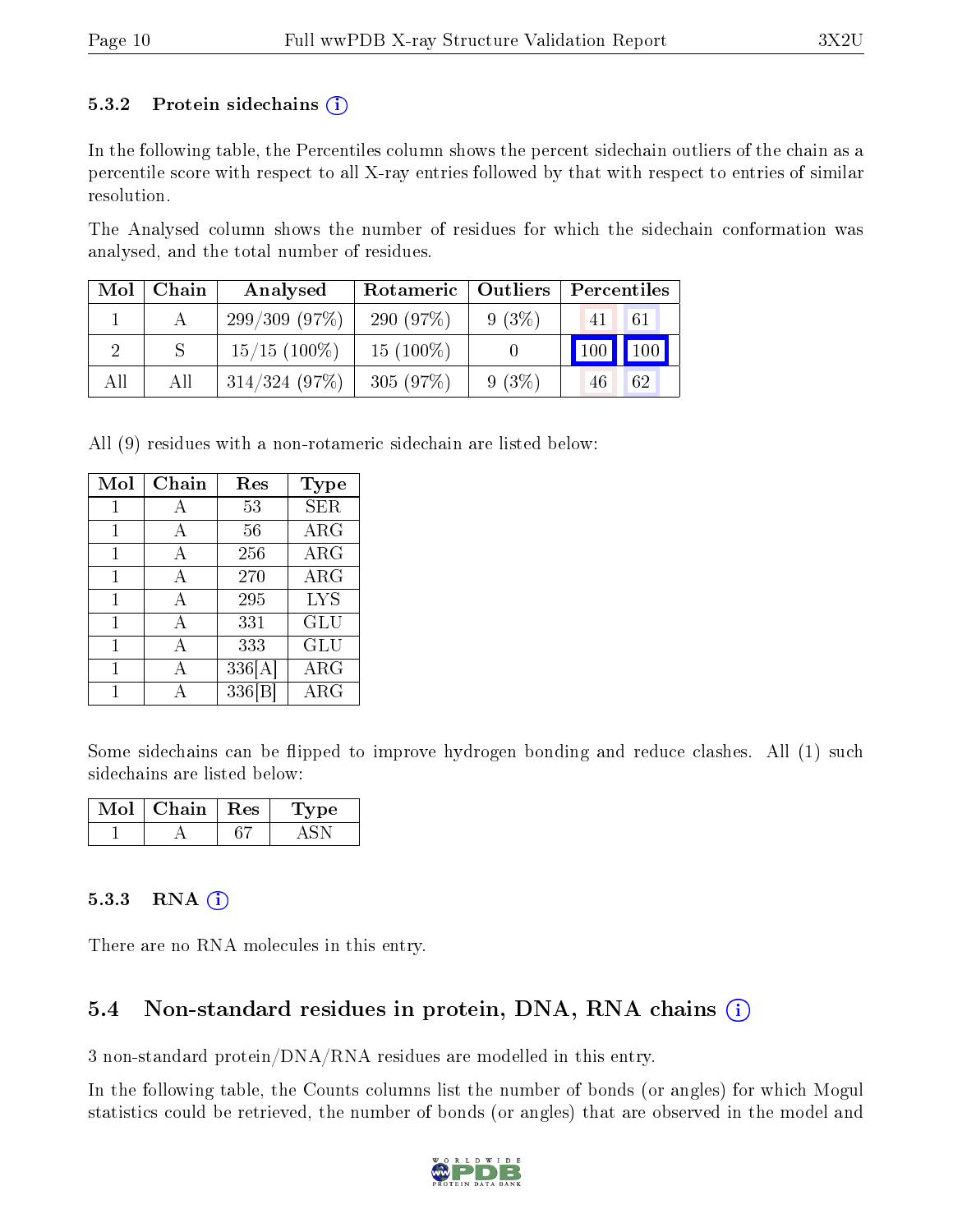the number of bonds (or angles) that are defined in the Chemical Component Dictionary. The Link column lists molecule types, if any, to which the group is linked. The Z score for a bond length (or angle) is the number of standard deviations the observed value is removed from the expected value. A bond length (or angle) with  $|Z| > 2$  is considered an outlier worth inspection. RMSZ is the root-mean-square of all Z scores of the bond lengths (or angles).

| Mol |            |   |     | Res |         |      |  |            |         |         |  |        |      |             |        |      |     |  | Chain | Link |  | Bond lengths |  |  | Bond angles |  |
|-----|------------|---|-----|-----|---------|------|--|------------|---------|---------|--|--------|------|-------------|--------|------|-----|--|-------|------|--|--------------|--|--|-------------|--|
|     | Type       |   |     |     |         |      |  |            |         |         |  | Counts | RMSZ | Z  > 2<br># | Counts | RMSZ | # Z |  |       |      |  |              |  |  |             |  |
|     | TPO        | А | 197 |     | 8,10,11 | 0.87 |  | 10, 14, 16 | $.12\,$ | $10\%$  |  |        |      |             |        |      |     |  |       |      |  |              |  |  |             |  |
|     | <b>SEP</b> | А | 139 |     | 8,9,10  | 0.86 |  | 8,12,14    | 1.29    | $12\%)$ |  |        |      |             |        |      |     |  |       |      |  |              |  |  |             |  |
|     | <b>SEP</b> |   | 338 |     | 8,9,10  | 0.87 |  | 8,12,14    | 0.64    |         |  |        |      |             |        |      |     |  |       |      |  |              |  |  |             |  |

In the following table, the Chirals column lists the number of chiral outliers, the number of chiral centers analysed, the number of these observed in the model and the number defined in the Chemical Component Dictionary. Similar counts are reported in the Torsion and Rings columns. '-' means no outliers of that kind were identified.

|     |     |  | Mol   Type   Chain   Res   Link   Chirals   Torsions   Rings |  |
|-----|-----|--|--------------------------------------------------------------|--|
| TPO | 197 |  | 1/9/11/13                                                    |  |
| SEP | 139 |  | 0/5/8/10                                                     |  |
| SEP | 338 |  | 4/5/8/10                                                     |  |

There are no bond length outliers.

All (2) bond angle outliers are listed below:

| $\text{Mol}$ | ∣ Chain ∣ |     | $\vert$ Res $\vert$ Type | Atoms             |      | Observed $(^\circ)$   Ideal $(^\circ)$ |        |
|--------------|-----------|-----|--------------------------|-------------------|------|----------------------------------------|--------|
|              |           | 139 | <b>SEP</b>               | OG-CB-CA          | 2.34 | 110.42                                 | 108.14 |
|              |           |     | TPO                      | CG2-CB-CA   -2.26 |      | 108.71                                 | 113.16 |

There are no chirality outliers.

All (5) torsion outliers are listed below:

| Mol | Chain | Res | Type       | Atoms         |
|-----|-------|-----|------------|---------------|
|     |       | 338 | <b>SEP</b> | $N$ -CA-CB-OG |
|     |       | 338 | <b>SEP</b> | $CB-OG-P-O1P$ |
|     |       | 338 | SEP        | $CB-OG-P-O3P$ |
|     |       | 338 | <b>SEP</b> | $CA-CB-OG-P$  |
|     |       | 197 | TPO        | $O-C-CA-CB$   |

There are no ring outliers.

1 monomer is involved in 2 short contacts:

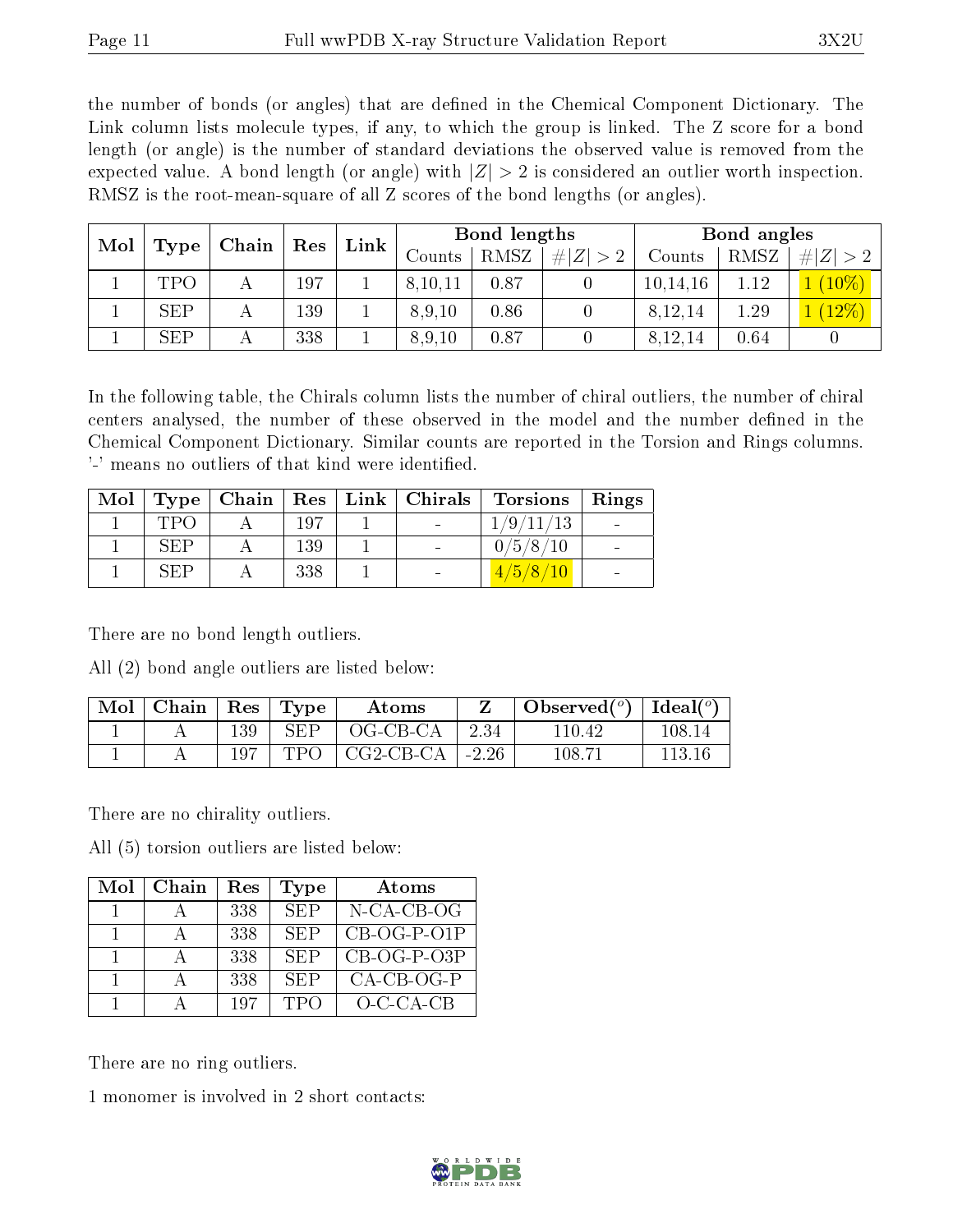|  |           | $\lceil\,\mathrm{Mol}\,\rceil$ Chain   Res   Type   Clashes   Symm-Clashes |
|--|-----------|----------------------------------------------------------------------------|
|  | 197   TPO |                                                                            |

#### 5.5 Carbohydrates  $(i)$

There are no carbohydrates in this entry.

### 5.6 Ligand geometry  $(i)$

Of 3 ligands modelled in this entry, 2 are monoatomic - leaving 1 for Mogul analysis.

In the following table, the Counts columns list the number of bonds (or angles) for which Mogul statistics could be retrieved, the number of bonds (or angles) that are observed in the model and the number of bonds (or angles) that are defined in the Chemical Component Dictionary. The Link column lists molecule types, if any, to which the group is linked. The Z score for a bond length (or angle) is the number of standard deviations the observed value is removed from the expected value. A bond length (or angle) with  $|Z| > 2$  is considered an outlier worth inspection. RMSZ is the root-mean-square of all Z scores of the bond lengths (or angles).

| Type |     | Mol | $\pm$ Chain $^+$ | $\vert$ Res | Link       |      | Bond lengths             |               |      | Bond angles |  |
|------|-----|-----|------------------|-------------|------------|------|--------------------------|---------------|------|-------------|--|
|      |     |     |                  |             | Counts     | RMSZ | #Z  > 2                  | Counts   RMSZ |      | $\# Z $     |  |
|      | ATP |     | 501              |             | 26, 33, 33 | 2.19 | $1.7(26\%)$ <sup>1</sup> | 31,52,52      | 1.48 |             |  |

In the following table, the Chirals column lists the number of chiral outliers, the number of chiral centers analysed, the number of these observed in the model and the number defined in the Chemical Component Dictionary. Similar counts are reported in the Torsion and Rings columns. '-' means no outliers of that kind were identified.

|  |     | Mol   Type   Chain   Res   Link   Chirals | <b>Torsions</b>        | Rings |
|--|-----|-------------------------------------------|------------------------|-------|
|  | 501 | $\sim$                                    | $2/18/38/38$   0/3/3/3 |       |

All (7) bond length outliers are listed below:

| Mol | Chain | Res | Type       | $\boldsymbol{\mathrm{Atoms}}$ | Z       | Observed $(A)$ | Ideal(A) |
|-----|-------|-----|------------|-------------------------------|---------|----------------|----------|
| 3   |       | 501 | <b>ATP</b> | $O3'-C3'$                     | $-4.32$ | 1.32           | 1.43     |
| 3   | А     | 501 | <b>ATP</b> | PA-O1A                        | $-4.31$ | 1.35           | 1.50     |
| 3   |       | 501 | <b>ATP</b> | $O4'-C4'$                     | $-4.19$ | 1.35           | 1.45     |
| 3   | А     | 501 | <b>ATP</b> | PA-O <sub>2</sub> A           | $-4.11$ | 1.36           | 1.55     |
| 3   |       | 501 | <b>ATP</b> | $O2'$ -C2'                    | $-3.67$ | 1.34           | 1.43     |
| 3   |       | 501 | <b>ATP</b> | $C2'$ - $C1'$                 | $-2.90$ | 1.49           | 1.53     |
| 3   |       | 501 | <b>ATP</b> | $O5'-C5'$                     | $-2.41$ | 1.35           | 1.44     |

All (5) bond angle outliers are listed below:

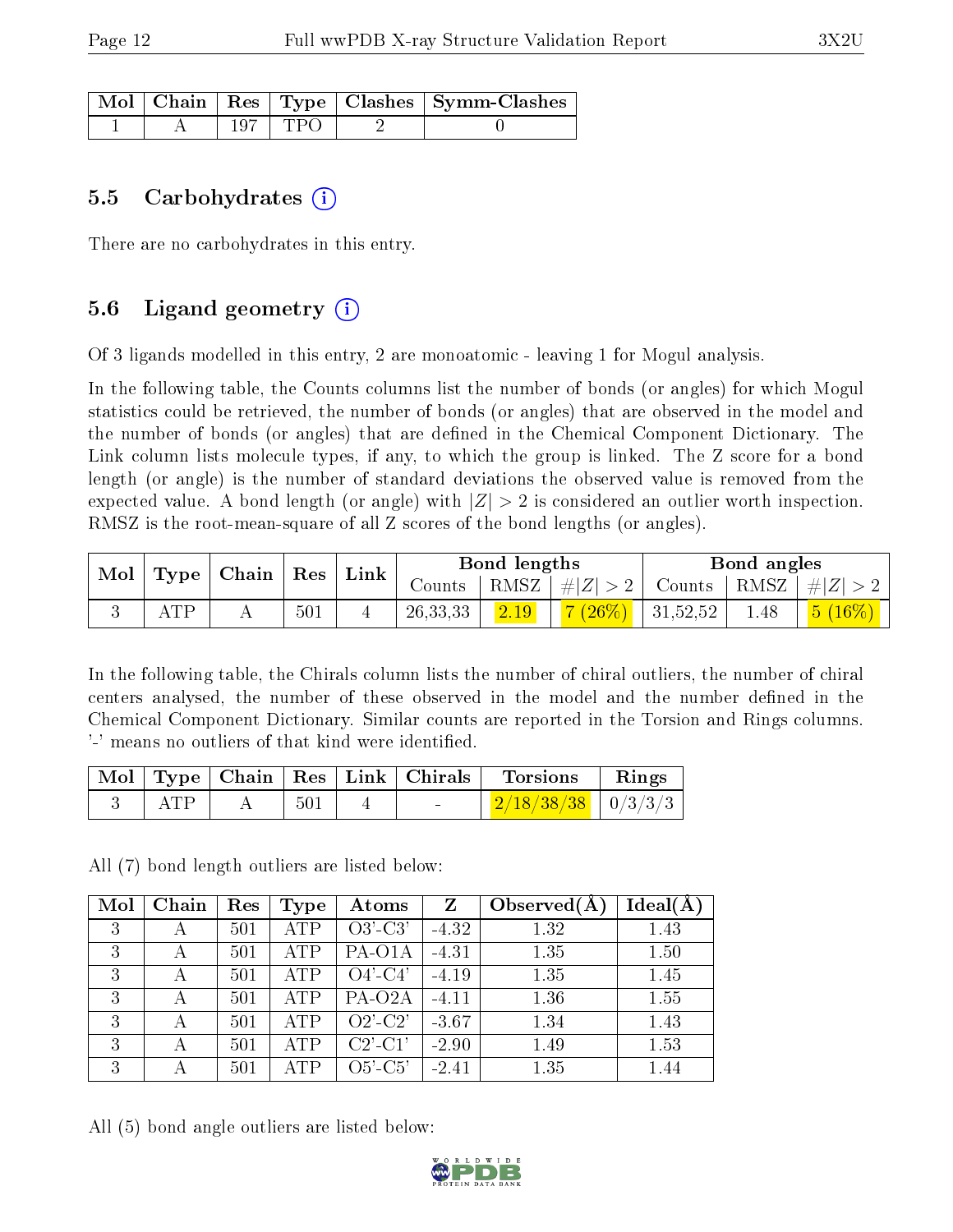| Mol | Chain | Res | Type | Atoms            | Z       | Observed $(°)$ | $Ideal(^o)$ |
|-----|-------|-----|------|------------------|---------|----------------|-------------|
| 3   |       | 501 | ATP  | N3-C2-N1         | $-4.75$ | 121.25         | 128.68      |
| 3   |       | 501 | ATP  | $O3'-C3'-C2'$    | $-2.71$ | 103.04         | 111.82      |
|     |       | 501 | ATP  | $O2B$ -PB- $O1B$ | 2.55    | 124.83         | 112.24      |
| 3   |       | 501 | ATP  | PB-03B-PG        | $-2.53$ | 124.15         | 132.83      |
| 3   |       | 501 | ATP  | $O2A-PA-O5'$     | 2.19    | 117.90         | 107.75      |

There are no chirality outliers.

All (2) torsion outliers are listed below:

| $Mol$   Chain   Res |      | 'Type  | Atoms         |
|---------------------|------|--------|---------------|
|                     | 501  | A' L'P | PB-O3B-PG-O2G |
|                     | -501 |        | PB-O3B-PG-O3G |

There are no ring outliers.

No monomer is involved in short contacts.

The following is a two-dimensional graphical depiction of Mogul quality analysis of bond lengths, bond angles, torsion angles, and ring geometry for all instances of the Ligand of Interest. In addition, ligands with molecular weight > 250 and outliers as shown on the validation Tables will also be included. For torsion angles, if less then 5% of the Mogul distribution of torsion angles is within 10 degrees of the torsion angle in question, then that torsion angle is considered an outlier. Any bond that is central to one or more torsion angles identified as an outlier by Mogul will be highlighted in the graph. For rings, the root-mean-square deviation (RMSD) between the ring in question and similar rings identified by Mogul is calculated over all ring torsion angles. If the average RMSD is greater than 60 degrees and the minimal RMSD between the ring in question and any Mogul-identified rings is also greater than 60 degrees, then that ring is considered an outlier. The outliers are highlighted in purple. The color gray indicates Mogul did not find sufficient equivalents in the CSD to analyse the geometry.

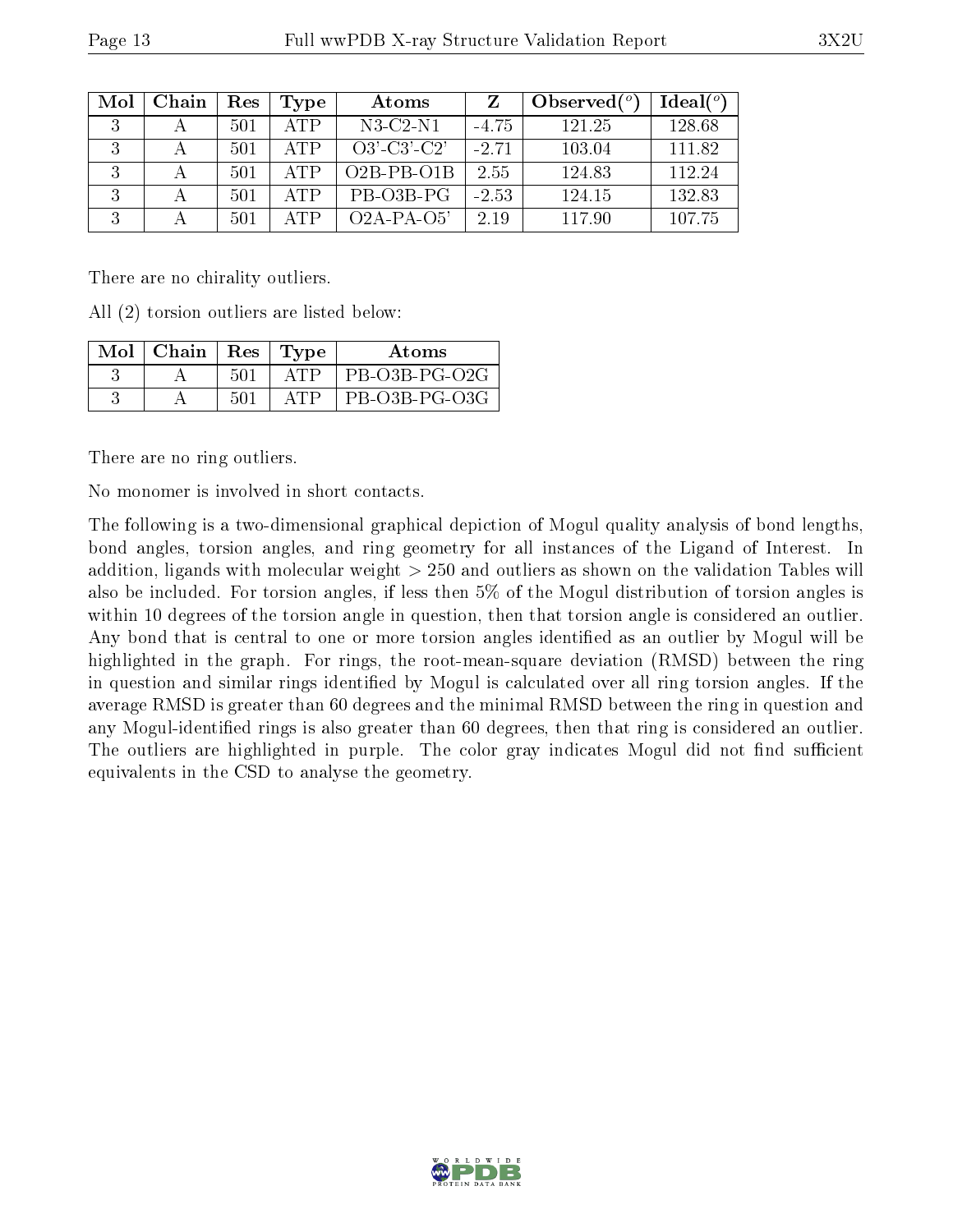

## 5.7 [O](https://www.wwpdb.org/validation/2017/XrayValidationReportHelp#nonstandard_residues_and_ligands)ther polymers (i)

There are no such residues in this entry.

### 5.8 Polymer linkage issues (i)

There are no chain breaks in this entry.

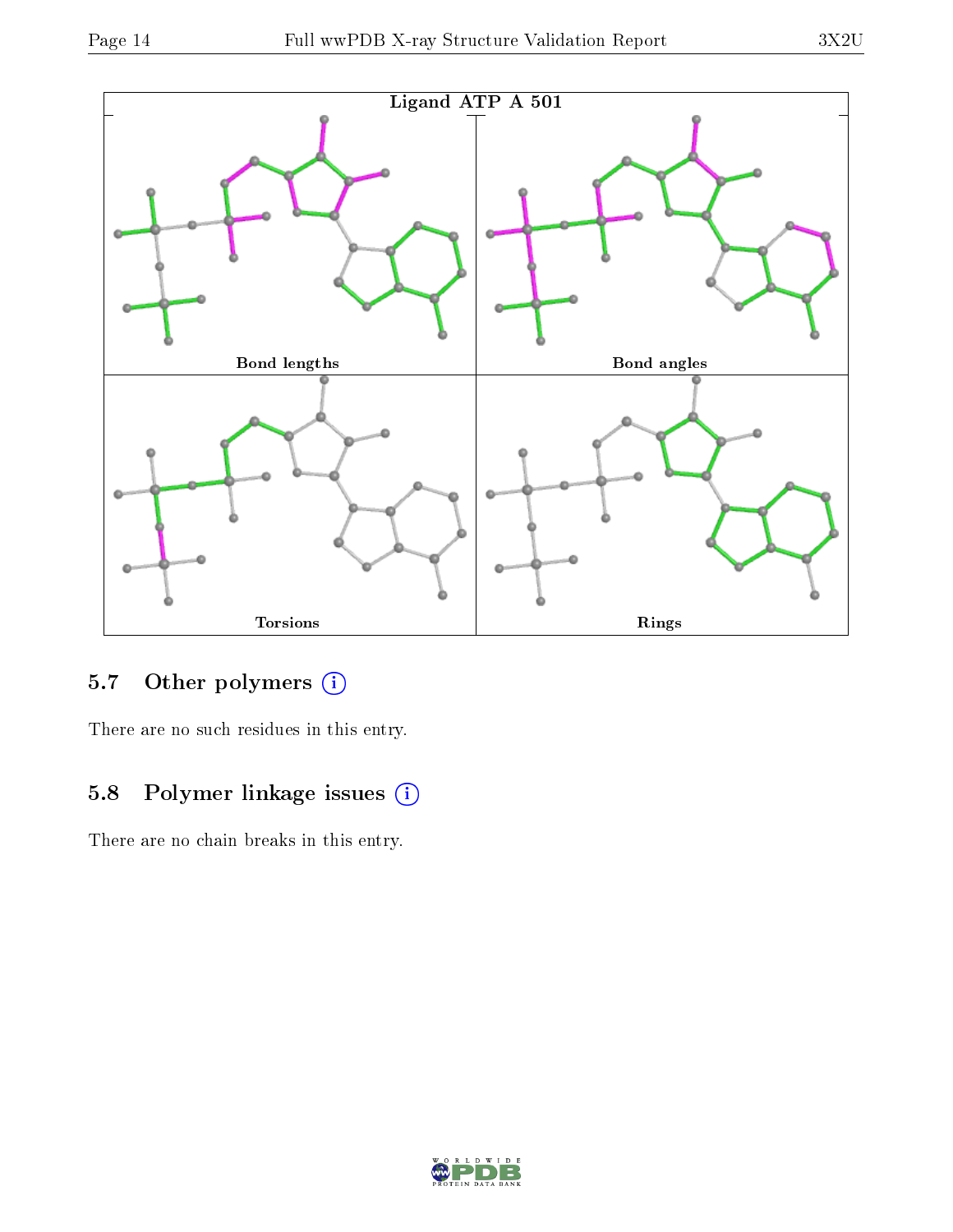## 6 Fit of model and data  $\left( \cdot \right)$

## 6.1 Protein, DNA and RNA chains (i)

In the following table, the column labelled  $#RSRZ>2'$  contains the number (and percentage) of RSRZ outliers, followed by percent RSRZ outliers for the chain as percentile scores relative to all X-ray entries and entries of similar resolution. The OWAB column contains the minimum, median,  $95<sup>th</sup>$  percentile and maximum values of the occupancy-weighted average B-factor per residue. The column labelled  $Q< 0.9$  lists the number of (and percentage) of residues with an average occupancy less than 0.9.

| Mol | Chain | Analysed        | $<$ RSRZ $>$ | $\#\text{RSRZ}{>}2$   | $OWAB(A^2)$     | $\rm Q\textcolor{black}{<}0.9$ |
|-----|-------|-----------------|--------------|-----------------------|-----------------|--------------------------------|
|     |       | $336/357(94\%)$ | 0.17         | $12(3\%)$<br>42<br>42 | 33, 48, 72, 106 |                                |
|     |       | $20/20$ (100\%) | 0.06         | $0$ 100 100           | 30, 36, 52, 76  |                                |
| All | All   | $356/377(94\%)$ | 0.17         | $12(3\%)$<br>45<br>44 | 30, 47, 72, 106 |                                |

All (12) RSRZ outliers are listed below:

| Mol          | Chain | Res    | Type        | <b>RSRZ</b> |
|--------------|-------|--------|-------------|-------------|
| 1            | A     | 12     | <b>GLN</b>  | 7.1         |
| 1            | A     | 13     | GLU         | 4.9         |
| 1            | А     | 318    | PHE         | 4.7         |
| 1            | А     | 321[A] | PRO         | 3.4         |
| 1            | А     | 256    | $\rm{ARG}$  | 3.0         |
| 1            | A     | 309    | <b>LYS</b>  | 2.8         |
| 1            | A     | 14     | SER.        | 2.3         |
| 1            | А     | 17     | GLU         | 2.3         |
| $\mathbf{1}$ | А     | 177    | <b>GLN</b>  | 2.2         |
| 1            | А     | 317    | <b>LYS</b>  | 2.1         |
| 1            | А     | 336[A] | ${\rm ARG}$ | 2.1         |
| 1            | А     | 314    | PHE         | $2.0\,$     |

## 6.2 Non-standard residues in protein, DNA, RNA chains  $(i)$

In the following table, the Atoms column lists the number of modelled atoms in the group and the number defined in the chemical component dictionary. The B-factors column lists the minimum, median,  $95<sup>th</sup>$  percentile and maximum values of B factors of atoms in the group. The column labelled  $Q< 0.9$ ' lists the number of atoms with occupancy less than 0.9.

| $\text{Mol}$ |                             |     |       |      |      | $\mid$ Type $\mid$ Chain $\mid$ Res $\mid$ Atoms $\mid$ RSCC $\mid$ RSR $\mid$ B-factors(A <sup>2</sup> ) $\mid$ Q<0.9 |  |
|--------------|-----------------------------|-----|-------|------|------|------------------------------------------------------------------------------------------------------------------------|--|
|              | SFP                         | 139 | 10/11 | 0.85 | 0.15 | 51,56,91,96                                                                                                            |  |
|              | $\mathcal{R}$ $\mathcal{F}$ | 338 | 10/11 | 0.89 | 0.16 | 60,63,71,74                                                                                                            |  |

Continued on next page...

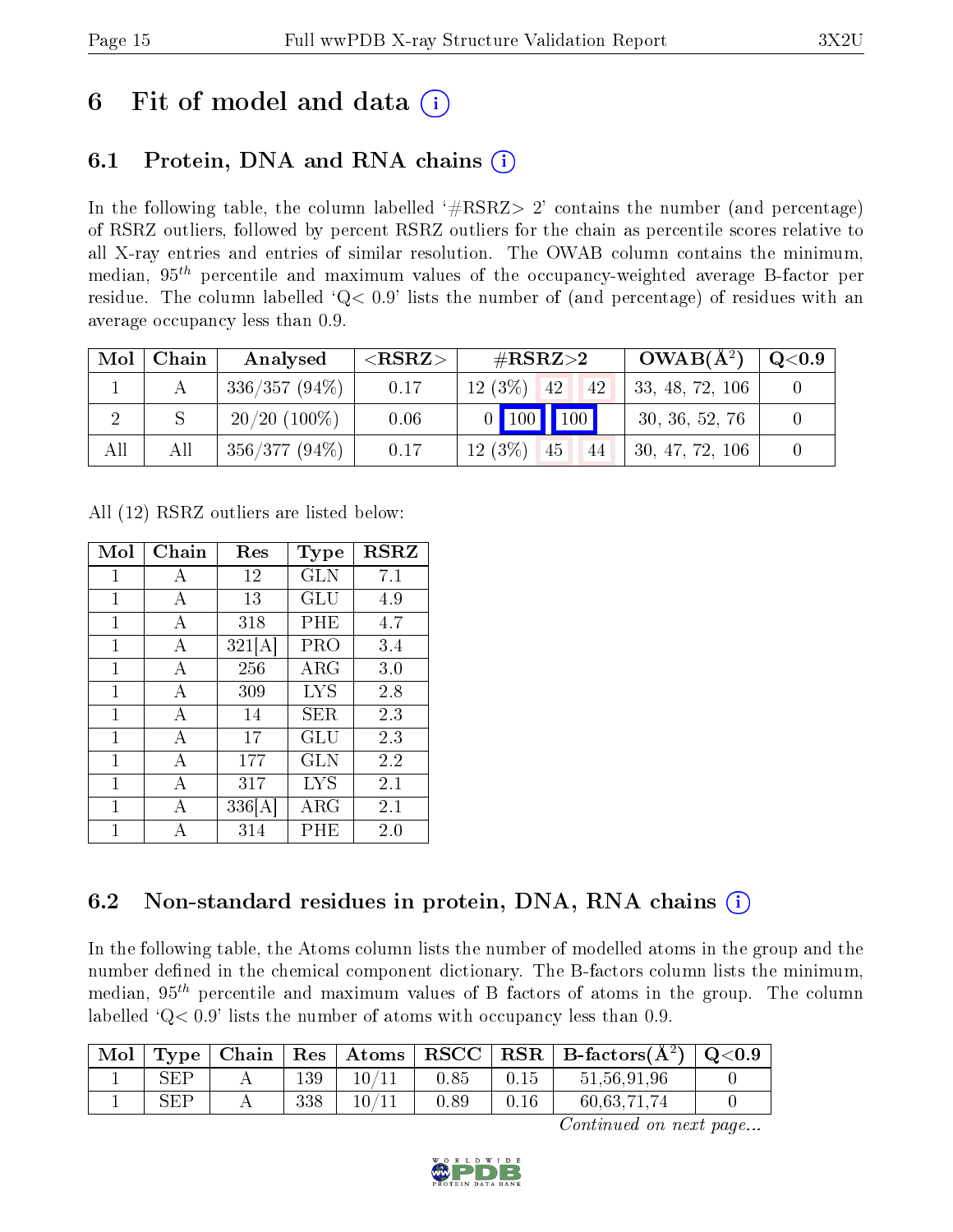Continued from previous page...

|     |  |                        |                                                      | $\boxed{\text{Mol} \mid \text{Type} \mid \text{Chain} \mid \text{Res} \mid \text{Atoms} \mid \text{RSCC} \mid \text{RSR} \mid \text{B-factors}(\AA^2) \mid \text{Q}<0.9}$ |  |
|-----|--|------------------------|------------------------------------------------------|---------------------------------------------------------------------------------------------------------------------------------------------------------------------------|--|
| ΓPΩ |  | $197$   $11/12$   0.96 | $\begin{array}{c} \begin{array}{c} \end{array}$ 0.14 | 29.34.39.42                                                                                                                                                               |  |

#### 6.3 Carbohydrates (i)

There are no carbohydrates in this entry.

### 6.4 Ligands  $(i)$

In the following table, the Atoms column lists the number of modelled atoms in the group and the number defined in the chemical component dictionary. The B-factors column lists the minimum, median,  $95<sup>th</sup>$  percentile and maximum values of B factors of atoms in the group. The column labelled  $Q< 0.9$ ' lists the number of atoms with occupancy less than 0.9.

| Mol | Type | Chain | $\mid$ Res $\mid$ | $\vert$ Atoms | $_{\rm RSCC}$ | $\mid$ RSR $\mid$ | $ $ B-factors( $A^2$ ) | $\mathrm{O}{<}0.9$ |
|-----|------|-------|-------------------|---------------|---------------|-------------------|------------------------|--------------------|
|     | МG   |       | 502               |               | 0.75          | 0.06              | 63,63,63,63            |                    |
|     | МG   |       | 503               |               | 0.75          | 0.16              | 50,50,50,50            |                    |
|     | AΤP  |       | 501               |               | 0.89          | 0.14              | 42, 51, 71, 87         |                    |

The following is a graphical depiction of the model fit to experimental electron density of all instances of the Ligand of Interest. In addition, ligands with molecular weight  $> 250$  and outliers as shown on the geometry validation Tables will also be included. Each fit is shown from different orientation to approximate a three-dimensional view.